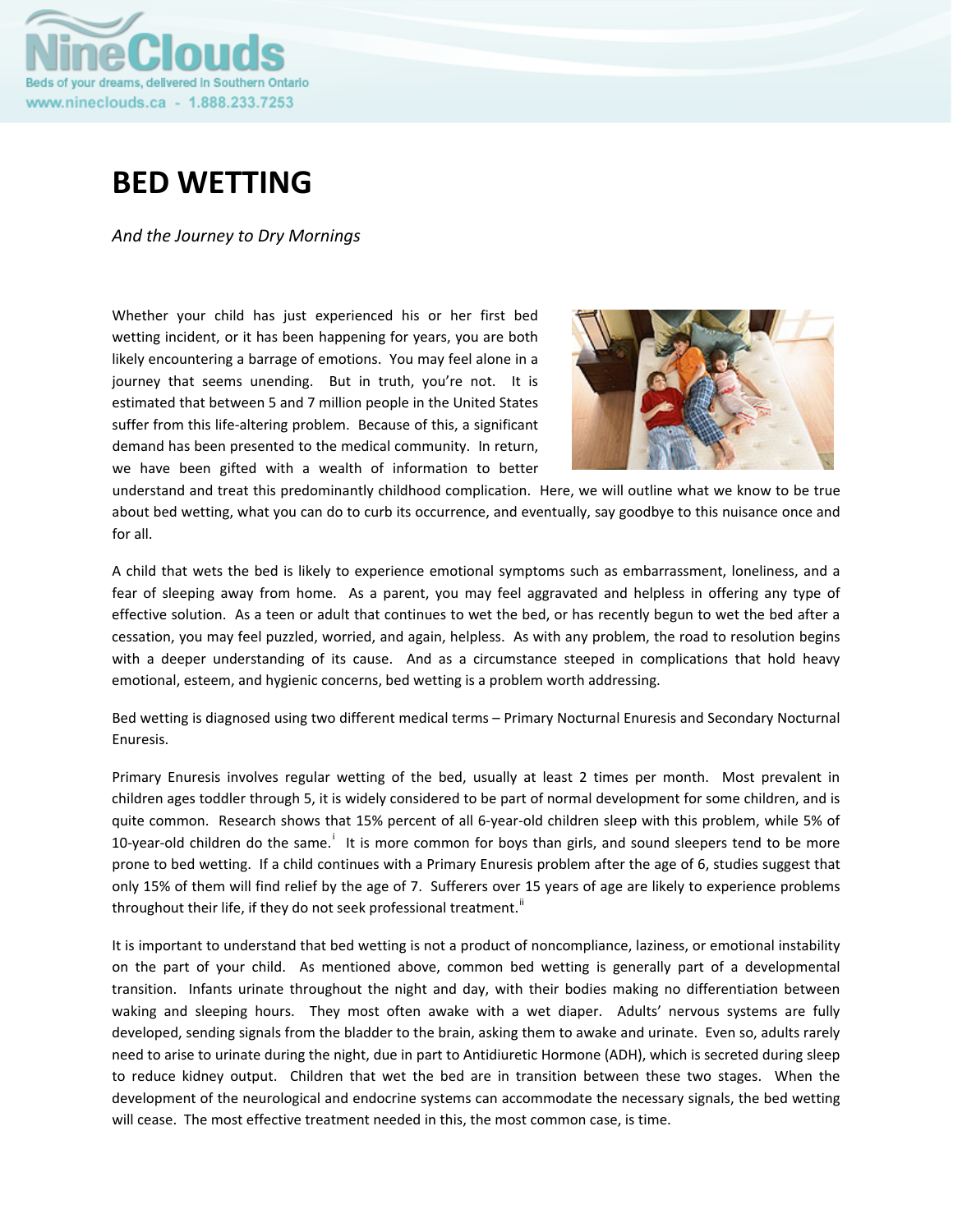

## **Following is a list of recognized reasons for Primary Enuresis:**

#### **Immature bladder muscles**

Bed wetting occurs when the bladder is full, and the muscles that squeeze to release the urine are stronger that the one that maintains the urine (sphincter).

### **Small bladder**

An underdeveloped bladder is culprit when it cannot hold all of the fluid that your child's body is producing. This, coupled with a deep sleep, equals a wet bed.

### **Too Much Liquid**

Sometimes, even if your child's bladder is of adequate size, his body may produce more liquid that it can sustain.

#### **Low ADH**

As discussed above, Antidiuretic Hormone is necessary to curb nighttime kidney function.

#### **Sleep Apnea**

Occasionally, sleep apnea will display in children with symptoms such as snoring, ear and/or sinus infections, sore throat, daytime drowsiness, and bed wetting. A sleep apnea sufferer slips from deep sleep to light sleep again and again, and when this happens, the bladder sphincter relaxes, releasing urine.

#### **Allergies**

As with sleep apnea, allergies can cause a child to fall in and out of deep sleep, temporarily relaxing the bladder's sphincter muscle.

#### **Physical Abnormalities**

Rarely, bed wetting can occur as the result of a spinal cord, urethral valve, or ureter abnormality.

The underlying causes of Secondary Enuresis can be more difficult to pinpoint. Secondary Enuresis is bed wetting that manifests after a cessation of 6 months, or has commenced with no history of Primary Enuresis. An examination of your child's family and social situation should be the first order of business. Is he experiencing any life-changing issues such as divorce, a new baby, the loss of a close friend or family member, a new home, or bullying at school? If so, he should be given the opportunity to voice his feelings about the new situation, and if necessary, professional counseling should be sought. If not, a consultation with a medical doctor is in order. Sudden onset of Enuresis can indicate certain medical problems, such as the development of diabetes, sleep apnea, or a urinary tract infection.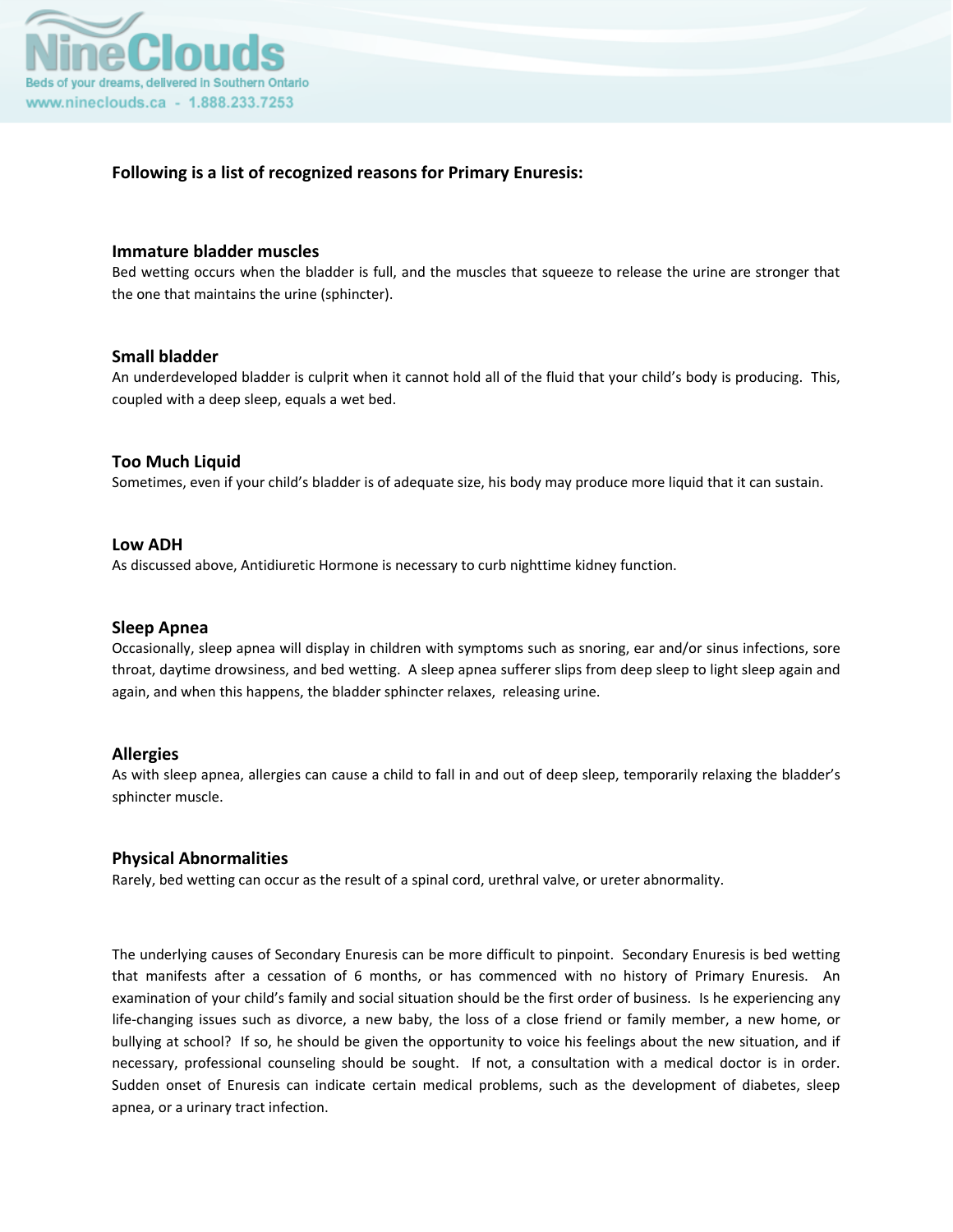

No matter your child's particular reason for wetting the bed, it is imperative that you not reprimand or belittle him for the behavior. It is not your child's fault. He simply cannot feel the full bladder. It is a common misconception that bed wetting is a foolproof indicator of emotional instability or anxiety. To the contrary, your child's own guilt or embarrassment resulting from reprimand can lead to emotional instability, anxiety, and behavior problems in waking hours. Your bed wetting child needs your reassurance that it's not his fault, and should be given the opportunity to express his feelings in a safe, non‐threatening environment. Additionally, his assistance with cleaning up wet sheets and doing the laundry can provide him with a feeling of comfort through contribution, as long as it isn't used as a punishment.

It can also be helpful to talk openly with your child about anyone else in his family that may have experienced this problem. Bed wetting has been shown to be hereditary, so chances are, you will be able to think of someone else in your child's family with whom he can relate. Some children tend to internalize weakness, and convince themselves that they are alone. Knowing that they're not isolated can build self‐esteem and reduce guilt. Studies have shown that if both parents have a history of bed wetting, children will have a 77% chance of experiencing a problem. If a lone parent had a problem, a 44% chance for the children. And if neither parent wet the bed, the children still have a 15% chance of developing a bed wetting problem.<sup>III</sup>

If your child's bed wetting is developmental (under 6 years of age), and not a result of an underlying medical problem, there are some things that you can do to promote success.

#### **Curb Liquids**

No drinks for 2 hours before bedtime.

#### **Void Before Bed**

Remind your child to urinate both at the beginning of his bedtime routine, and again just before climbing into bed.

#### **Food Allergies**

Components of your child's regular diet could be sabotaging your efforts. Caffeine, dairy, sugar, citrus, chocolate, red dyes, fast foods, preservatives, or artificial ingredients could be exacerbating the problem.

Eliminate these foods, one at a time, and watch for changes in bed wetting occurrences.

#### **Bladder Exercises**

Ask your child to practice holding his urine during the day – just for short periods before actually voiding (no need to run to the toilet at the first feeling of pressure). This will strengthen the bladder muscles.

#### **More Sleep**

Adding an extra 30 to 60 minutes of sleep could aid in your child's battle against bed wetting. Children that go to bed earlier have been shown to have fewer occurrences of bed wetting. In addition, if your child has been diagnosed with sleep apnea, his doctor will likely recommend correction through one of a variety of methods.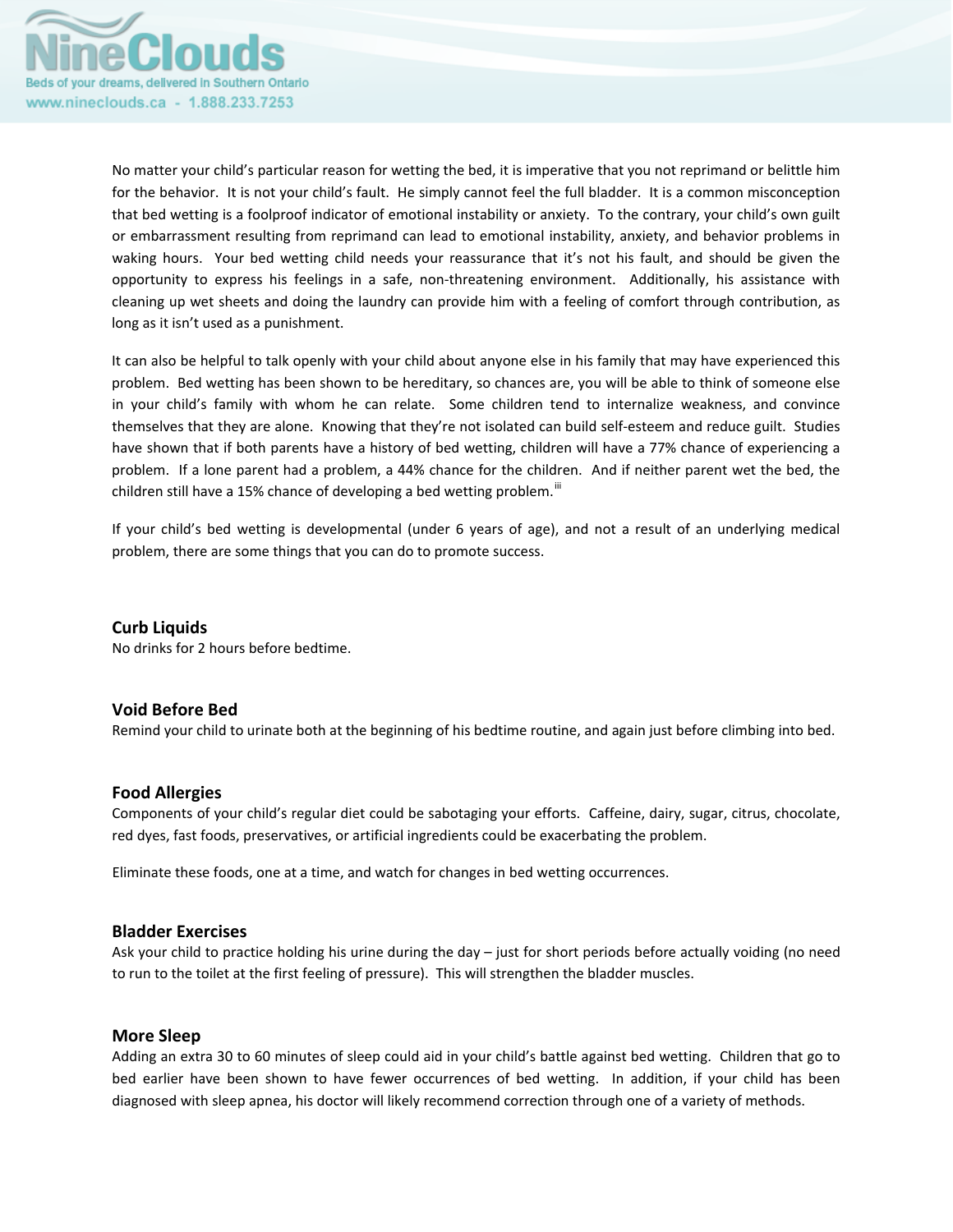

#### **Guided Imagery**

During waking hours, ask your child to relax and close his eyes. Describe his internal organs and how they work (kidneys manufacture urine, bladder stores it, muscles hold it in, nerves send messages). Explain that urine is managing to escape at night because parts of his body aren't able to keep it in. Imagining proper bodily function can ready the brain for that function. If this method is ineffective after 2 weeks, discontinue or combine with another method.

#### **Reward System**

A calendar with stickers, for instance, can help to build nervous system communication through awareness. For every morning that your child awakes dry, he gives himself a small reward in preparation for a larger one. Remember that reprimand on wet mornings is never effective – only detrimental. As with guided imagery, if this method delivers no result with 2 weeks, discontinue or combine with another method.

### **Alarm**

There are a number of bed wetting alarms available, designed to awaken a bed wetter to the fact that urination is taking place, bridging the gap between a full bladder and the child's brain. There are sensors that are placed in your child's underwear, or sensor pads placed under your child as he sleeps. Some systems offer special underwear with a sensor built in. Some alarms are connected to the sensor with a wire and clipped to your child's pajamas. Other alarms are wireless and plugged into a wall outlet. They are designed to sense the first drop of urine and deliver light, vibration, or sound. Deep sleepers will not be awakened, but a signal will be sent to the brain to cease urination. It is then your responsibility to wake the child and escort him to the toilet. After 3‐4 weeks, the alarm should awaken your child. After 12 weeks, the problem should be alleviated.

If your child is over 6 years of age, the above listed techniques have not worked, bed wetting has suddenly resurfaced after a cessation of 6 months or more, or it is accompanied by daytime wetting, uncharacteristic bad behavior, or painful urination, a consultation with a Pediatrician is in order. During your initial consultation, the doctor will likely ask questions about your child's bathroom habits, daily schedule, and any recent lifestyle changes. A urinalysis (urine test) will probably be conducted.

A sudden bed wetting onset for a child or an adult could indicate a medical problem, such as infection, constipation, encopresis (uncontrollable bowels), diabetes, or severe stress. Normally, when the underlying medical problem is remedied, the bed wetting will cease.

If your child's bed wetting is the result of developmental or Primary Enuresis, medication may be prescribed. Desmopression acetate (DDAVP) increases the level of Antidiuretic Hormone (ADH), reducing the production of urine. Only the pill form has been approved by the FDA, and must be used with extreme caution. Serious side effects can be experienced, including seizure if accompanied by too much liquid. Imipramine is an antidepressant that may help to alleviate bed wetting symptoms by increasing the capacity of the bladder, but must also be handled with care, for an overdose could prove fatal. Anticholinergic drugs such as Ditropan reduce bladder contractions, but can result in a dry mouth and reddened face.